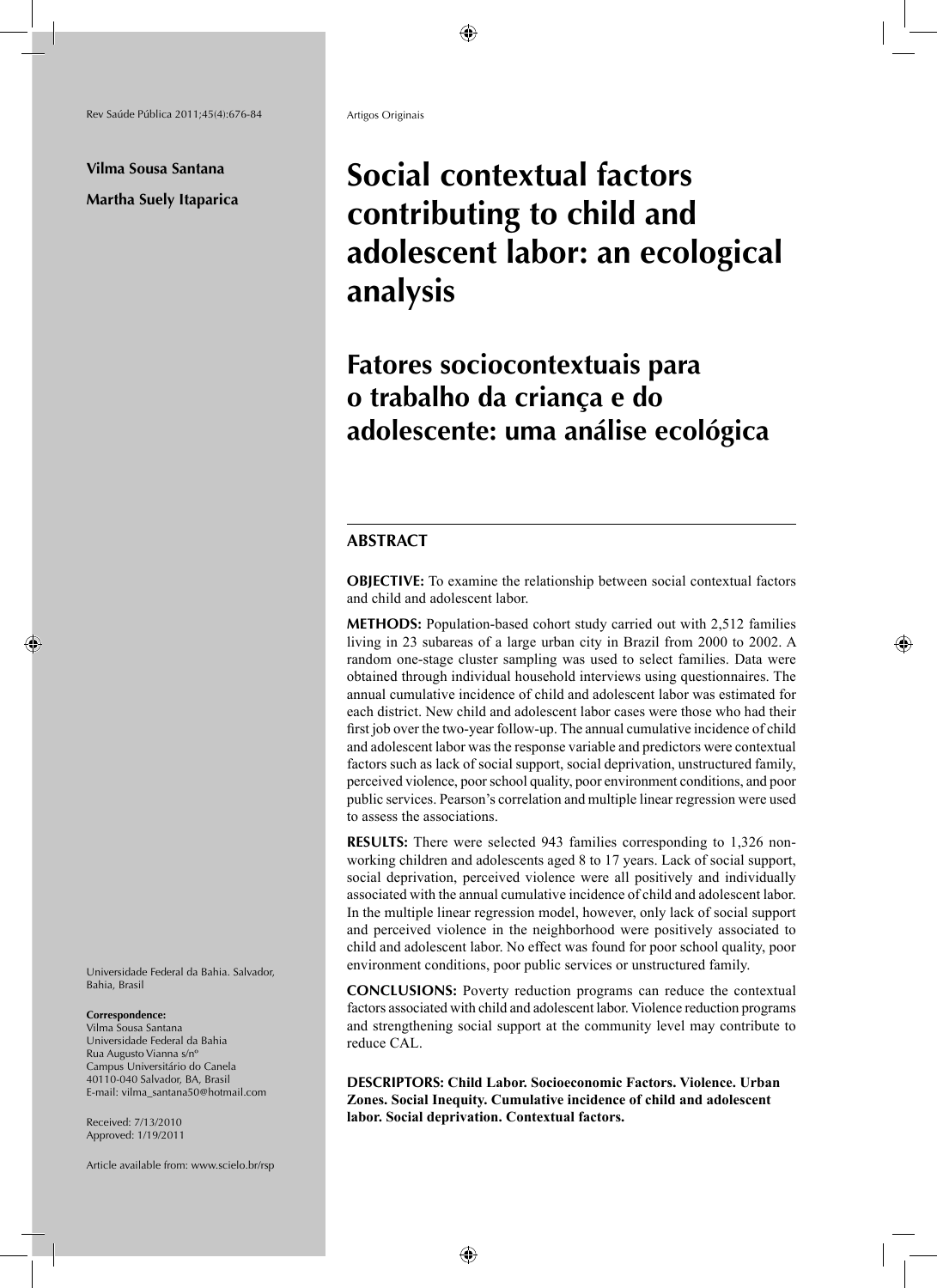#### **RESUMO**

**OBJETIVO:** Analisar a relação entre as variáveis sociocontextuais e o trabalho de crianças e adolescentes.

**MÉTODOS:** Estudo de coorte com 2.512 famílias residentes em 23 áreas urbanas de Salvador, BA, entre 2000 e 2002. A seleção das áreas e a identificação das famílias foram realizadas por amostragem por conglomerados. Entrevistas domiciliares foram realizadas com questionários individuais. A incidência cumulativa anual do trabalho de crianças e adolescentes foi estimada para cada área. Crianças e adolescentes que se tornaram trabalhadores ao longo dos dois anos de seguimento do estudo foram considerados casos novos. A incidência cumulativa anual do trabalho de crianças e adolescentes foi analisada como variável resposta e fatores contextuais foram as preditoras (ausência de apoio social, deprivação social e famílias não-estruturadas, percepção de violência, má qualidade das escolas e dos serviços públicos, e existência de problemas ambientais na vizinhança). Regressão linear múltipla foi utilizada para análise.

**RESULTADOS:** Foram encontradas 943 famílias com 1.326 crianças e adolescentes não trabalhadores de 8 a 17 anos. Ausência de apoio social, deprivação social e percepção de violência na vizinhança associaram-se positivamente ao trabalho de crianças e adolescentes quando analisadas separadamente. Ausência de apoio social e percepção de violência foram positivamente associadas com o desfecho na regressão linear múltipla. Má qualidade da escola e dos serviços públicos urbanos e a existência de problemas ambientais e familiares não apresentaram associação.

**CONCLUSÕES:** Programas que visem à redução da pobreza podem atuar positivamente nos fatores contextuais considerados. Programas de pacificação em áreas violentas, assim como o fortalecimento das redes sociais nas comunidades, podem contribuir para a diminuição do trabalho de crianças e adolescentes.

**DESCRITORES: Trabalho de Menores. Fatores Socioeconômicos. Violência. Zonas Urbanas. Iniqüidade Social. Incidência cumulativa de trabalho de crianças e adolescentes. Deprivação social. Fatores contextuais.**

# **INTRODUCTION**

Child and adolescent labor (CAL) is a worldwide problem that affects most developing countries, and it is widely recognized as associated with poverty.2 Poverty is usually defined as a pattern of individual and family social disadvantages and rarely analyzed within contextual dimensions. Determinants of CAL are commonly studied under the framework of economy,<sup>2</sup> and the social context is analyzed using family-related variables such as number of children, birth order or family composition that are also used as proxy of economic dimensions.<sup>2,9</sup>

In developing countries, CAL prevails in the informal economy, particularly in home-based and street vending small business run by families.<sup>2</sup> Therefore, the household and surrounding environment may play an important role in shaping social practices regarding initiation and maintenance of CAL. City subareas are

usually different according to socioeconomic characteristics of people living in the area.11 These differences are also related to availability and access to public or private services, housing conditions and services such as schools and health care.<sup>11</sup> Within a neighborhood, models of social relations are shared and embedded in the prevailing socioeconomic condition, cultural background, religion, and ethnicity, reflecting particularities of community livelihood. This is shaped by reciprocal norms, behavioral practices, social ties, and trust at a microcontextual level, thus facilitating or promoting mutual benefits.<sup>16,10</sup> In poor neighborhoods, unique patterns of social cohesion and solidarity have been described as collective strategies of survival.<sup>11</sup>

In Brazil, studies about sociability in urban squatter settlements pointed they are not disorganized and chaotic living spaces. There is a common social and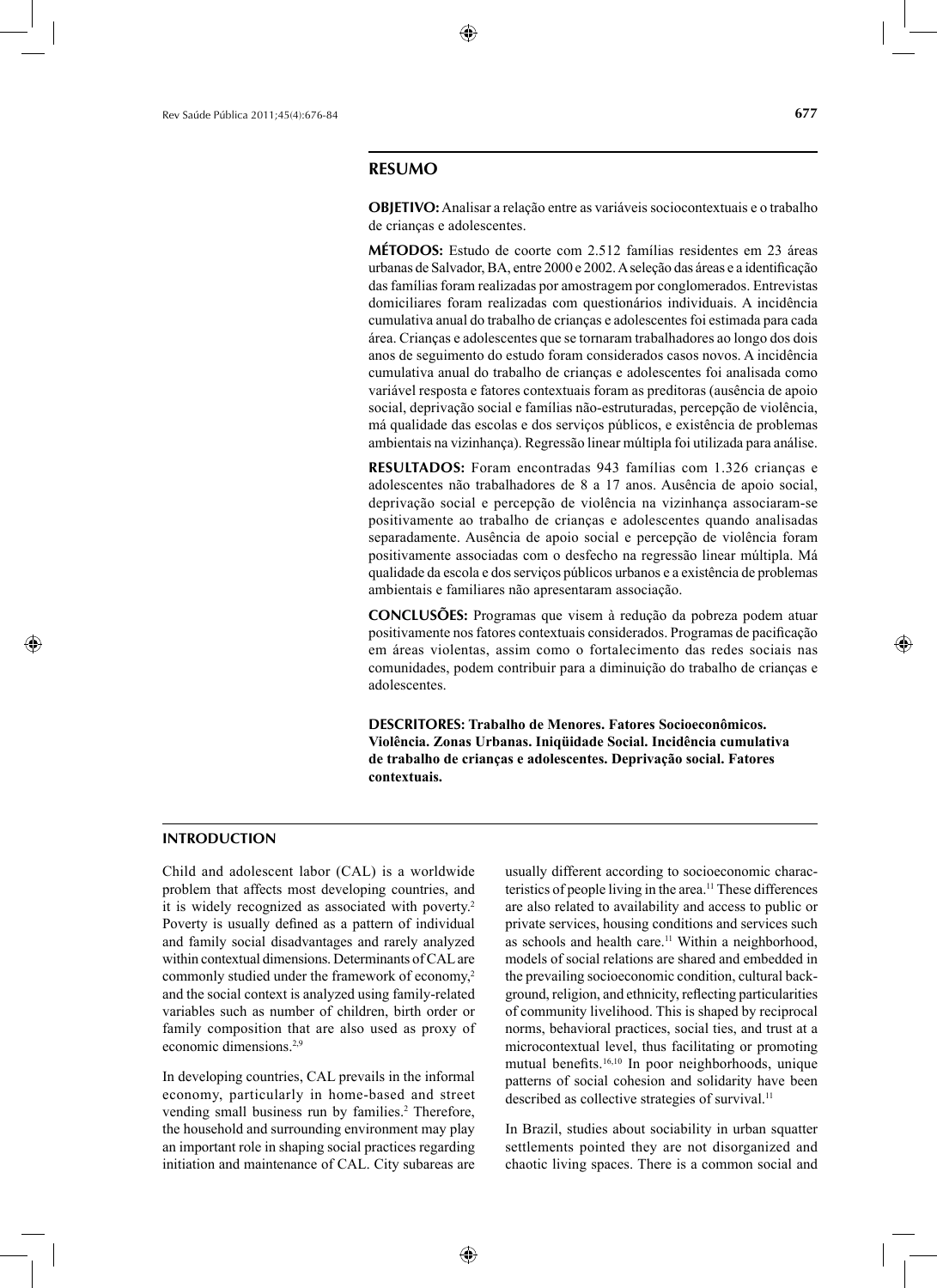historical identity enabling democratic practices and creating solidarity networks that help disseminate selfrespect, and promote dignity and social esteem in these communities. These resources may mitigate their daily struggles and hardship.<sup>11,15</sup> Daycare is scarce in poor subareas and working mothers frequently share with friends and relatives child rearing. The lack of public daycare services has been reported as a reason why mothers take their children to workplaces when they go to work.<sup>8</sup> It is easier to engage children and adolescents in home-based businesses to work as unpaid helpers or paid apprentices.<sup>2</sup> In addition, some mothers take children to workplaces to protect them against being exposed to neighborhood violence or lured by street gangs and drug trafficking.<sup>11,13</sup> Therefore neighborhood contextual factors can contribute to child labor.

Studies have shown correlations between social contextual characteristics and health or well-being outcomes among adults<sup>3</sup> and children.<sup>12</sup> In addition, neighborhood-related variables have been associated to children and adolescent development,<sup>4</sup> but no studies were found on social contextual determinants of CAL.

Besides poverty, other social factors such as poor social support, violence, poor school quality and other contextual factors can be predictors of CAL. This study aimed to examine the relationship between social contextual factors and CAL.

#### **METHODS**

This is an aggregate analysis of data from a populationbased cohort of Salvador, Northeastern Brazil. The parent study aimed to investigate working conditions of informal workers and health effects. The baseline study was carried out in 2000 with follow-up visits every two years since. A one-stage random cluster area sampling based on maps of different scales was used to select the study population. Demographic parameters from the 2000 Brazilian Population Census were used to estimate the number of subareas and families. Trained interviewers identified a key informant, the mother or any other adult at home who provided basic sociodemographic and occupational data for each family member. Further individual interviews were scheduled for those aged 10 to 65 years who reported being paid or unpaid workers. Paid workers were those reporting a paid job while unpaid workers were those engaged in household chores for at least eight hours a week for their own families without payment. The questionnaires covered the work history, employment conditions, social support, health status, and their perceptions about the social environment in their neighborhoods such as violence, schools, urban environment, and public services, among others.

Data from the baseline study conducted in 2000 and first wave  $(2002)$  were used in the present study. The unit of analysis was the subarea for which aggregate measures of each conceptual dimension were calculated using data from individual interviews. Social contextual variables were potential predictors of CAL while the incidence of CAL (ICAL) was the response variable. The cohort was defined as all individuals aged eight to 17 years who had no history of paid work and were not current workers at the time of the first interview (baseline). Those who reported having a job at this time or before were excluded. New CAL cases were those who were current workers at the time of interview or reported having a paid job for at least one month over a two-year follow-up. The annual cumulative incidence was estimated by dividing cases entering into the labor market during the study period by the number of non-workers in the same age group at baseline. The estimates were divided by the number of years of follow-up to obtain an average annual ICAL.

The contextual variables are proportions of individual attributes or scores calculated with algorithms corresponding to the simple sum of proportions of each component variable (Annex). Social deprivation was measured by the sum of the proportion of people in the lowest tertile of material assets of the family and having less than elementary education. The material assets of the family were assessed from a list of nine items including car, computer, washer, dishwasher, video player, laser disc player, microwave, telephone, and beach house ownership. This variable was categorized by the number of items as low (less than two items), medium (three to five), and high (more than five). We estimated the proportion of all study respondents with less than elementary education. These estimates were added to calculate a composite social deprivation score analyzed as a continuous variable. Another variable was unemployment estimated by the proportion of unemployed adults defined as those looking for jobs in the last 30 days, and the percent of workers with informal jobs in the subareas. Female-headed families were estimated by the proportion of female single-headed households. Poor social support was measured by the proportion of individuals reporting having no relatives or friends to count on in case of material or emotional needs, or having nobody who could help taking care of their children, elderly or a sick family member. Answers to these two questions were categorized and coded as 0 (always or most of the time) and 1 (sometimes or never), and analyzed as a 1 (at least one) and 0 (none).

The other predictor contextual variables were based on self-reported perceptions of the neighborhood context, measured by algorithms obtained from the sum of proportions of answers to each component variable (Annex). All component variables correspond to a standard question: "Thinking about your neighborhood do you believe these are local problems?". The answers were coded as 0 ("it is not a problem") and 1 ("it is a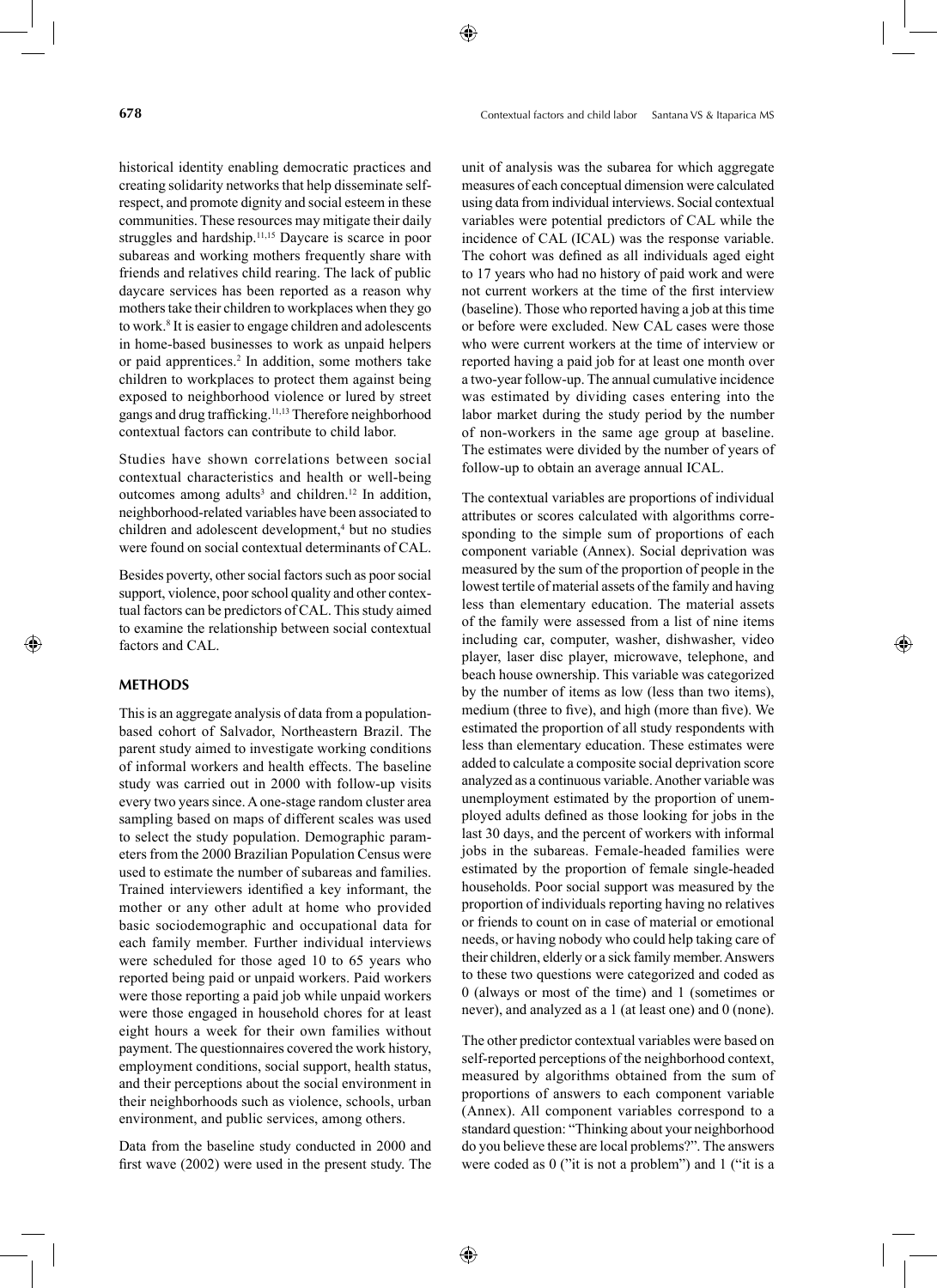serious or too serious problem"), and algorithms were calculated based on the sum of answer codes. The dimensions and related component variables were the following: a) perceived violence (drug trafficking, crimes, gangs and drug use); b) poor school quality (excessive noise, poorly organized, crowded school, and few learning resources such as books, computers, sports equipment, among others); c) poor environment conditions (excessive noise, and dirty and messy spaces in the neighborhood); d) poor public services (poor street lighting, lack of leisure and recreational spaces, and insufficient public transportation).

Factors associated to CAL were identified using ordinary linear regression with all variables treated as continuous. Pearson's correlation analysis was performed with all predictor contextual variables to identify the pattern of interdependence between them. Statistical two-way interactions were assessed using product terms representing the combination of social deprivation and the following variables: female-headed families, poor social support, perceived violence, school quality, environment conditions, and public services. Regression models were created with all dimensions under analysis and their related product terms to evaluate statistically significant effect modifiers. Assumptions were all checked, and residual analysis was performed in the final model.

Data were double entered and checked for errors. A database was created in EpiInfo version 6.0, and the statistical analyses were performed using SAS 8.1.

The study was approved by the Research Ethics Committee of the Hospital Prof Edgard Santos, Universidade Federal da Bahia, in June 7 2000. All requirements were followed to ensure an ethical research study. Each interview was preceded by an explanation of the study objectives and purposes and all respondents signed informed consent form.

#### **RESULTS**

Twenty nine subareas were selected but there were no households in two subareas and four of them did not have any children or adolescents at baseline, totaling 23 for the analysis. At baseline 2,512 families were selected, comprising 5,571 respondents whose data were used to estimate social contextual variables. To estimate the ICAL, 1,437 non-working children and adolescents aged eight to 17 years were identified at baseline. In the 2nd wave, 111 of them (7.7%, 111/1437) were not found or refused to participate, and 1,326 remained in the analysis. During the follow-up, 149 adolescents became paid workers. The average annual cumulative incidence of CAL was  $5.6\%$  (149/1326 = 11.2 over 2 years). The ICAL was 2.8% among children under 13 years of age, 10.4% in those aged 13–14, and 21.0% among those older than 14. The ICAL range from zero to 9.3% across the study subareas (Table 1). The proportion of respondents in the low level of material assets of the family ranged from 15.5% in Graça to 99.1% in Bairro da Paz. Three of the seven subareas having low ICAL had high proportion of poor, i.e., greater than the 69.3% estimated in the overall study population: Tancredo Neves (86.5%), São Marcos (75.8%) and Marechal Rondon (73.9%). The district with the highest material assets of the family had 15.5% of its residents in the lowest level and had no new CAL cases. In contrast, the poorest subarea from the district of Bairro da Paz, had the highest annual incidence of CAL, 9.1%.

**Table 1.** Proportion of individuals with low socioeconomic condition and annual cumulative incidence of child and adolescent labor by study subareas. Salvador, Northeastern Brazil, 2000–2002.

| Study subareas<br>(neighborhood)           | Low<br>socioeconomic<br>condition<br>(9/0) | Annual<br>cumulative<br>incidence of<br>child labor |
|--------------------------------------------|--------------------------------------------|-----------------------------------------------------|
| Incidence of child labor (lowest tertile)  |                                            |                                                     |
| Graça                                      | 15.5                                       | 0.0                                                 |
| Cabula                                     | 28.5                                       | 3.1                                                 |
| Itapuã                                     | 65.7                                       | 3.7                                                 |
| Águas Claras                               | 68.8                                       | 2.6                                                 |
| Marechal Rondon                            | 73.9                                       | 3.6                                                 |
| São Marcos                                 | 75.8                                       | 3.3                                                 |
| Tancredo Neves                             | 86.5                                       | 3.4                                                 |
| Incidence of child labor (medium tertile)  |                                            |                                                     |
| Ribeira                                    | 36.8                                       | 4.1                                                 |
| Mussurunga                                 | 57.6                                       | 3.9                                                 |
| Coutos                                     | 61.0                                       | 4.8                                                 |
| Engenho Velho de<br><b>Brotas</b>          | 70.8                                       | 5.9                                                 |
| Sete de Abril                              | 78.8                                       | 5.7                                                 |
| Praia Grande                               | 82.1                                       | 4.2                                                 |
| Vila dos Ex-<br>combatentes                | 80.9                                       | 6.0                                                 |
| Itacaranha                                 | 90.0                                       | 4.1                                                 |
| Periperi                                   | 92.8                                       | 4.1                                                 |
| Incidence of child labor (highest tertile) |                                            |                                                     |
| Pituaçu 1                                  | 25.6                                       | 7.1                                                 |
| Pituaçu 3                                  | 70.2                                       | 7.0                                                 |
| Engenho Velho da<br>Federação              | 74.1                                       | 6.2                                                 |
| Fazenda Grande                             | 84.1                                       | 7.3                                                 |
| Pau da Lima                                | 86.1                                       | 6.9                                                 |
| Lobato                                     | 89.6                                       | 6.2                                                 |
| Bairro da Paz                              | 99.1                                       | 9.3                                                 |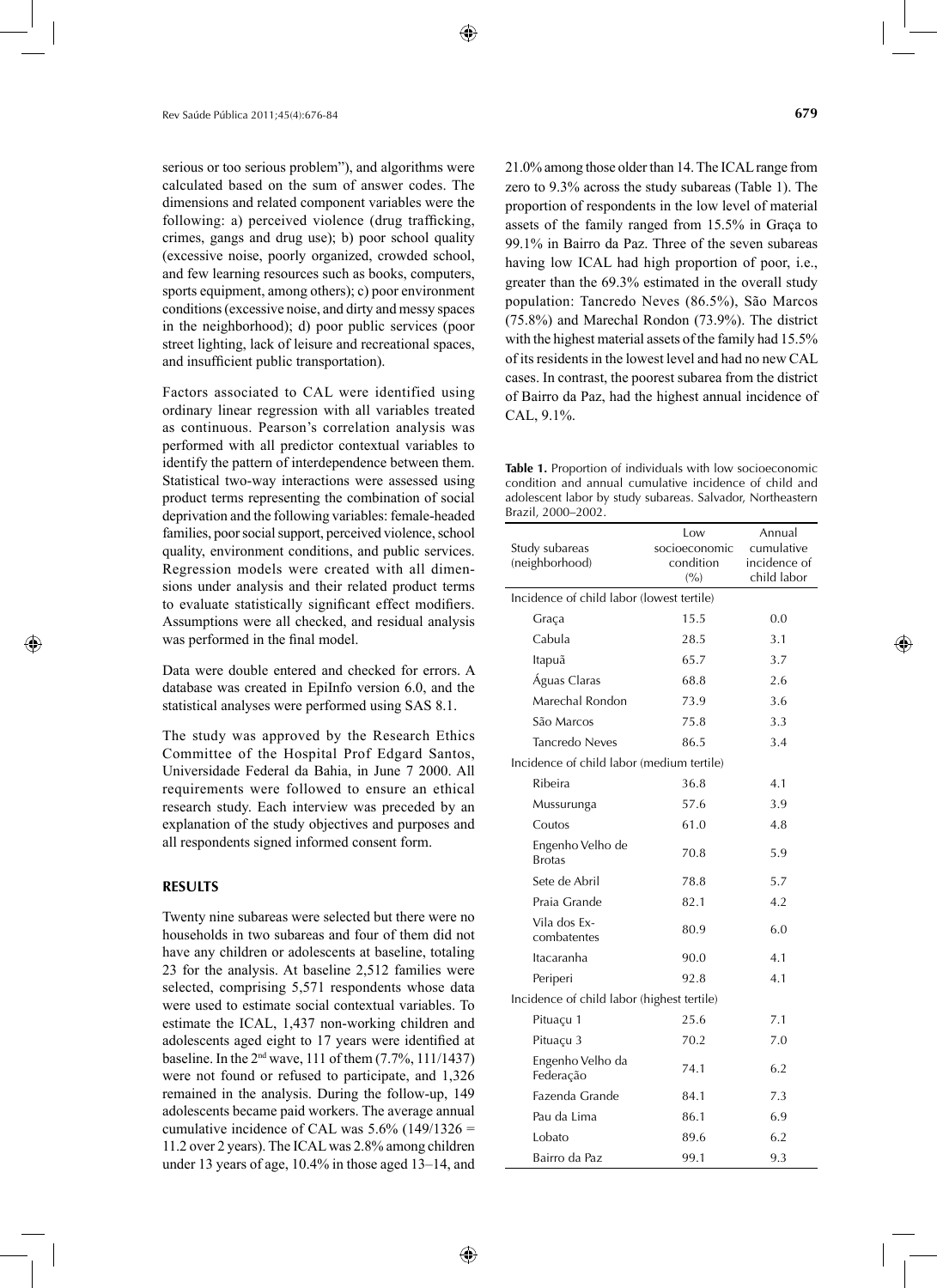| Variables                     | Social<br>deprivation | Poor social<br>support | Perceived<br>violence | Poor school<br>quality | Poor<br>environment<br>conditions | Poor<br>public<br>services | Female-headed<br>families |
|-------------------------------|-----------------------|------------------------|-----------------------|------------------------|-----------------------------------|----------------------------|---------------------------|
| Social deprivation            | 1.00                  | 0.45                   | 0.56                  | 0.48                   | 0.19                              | 0.30                       | $-0.47$                   |
|                               |                       | (0.03)                 | (0.005)               | (0.01)                 | (0.37)                            | (0.15)                     | (0.02)                    |
| Poor social support           |                       |                        | 0.21                  | 0.38                   | $-0.13$                           | $-0.04$                    | $-0.17$                   |
|                               |                       |                        | (0.33)                | (0.06)                 | (0.54)                            | (0.83)                     | (0.41)                    |
| Perceived violence            |                       |                        |                       | 0.25                   | 0.38                              | 0.16                       | 0.06                      |
|                               |                       |                        |                       | (0.23)                 | (0.06)                            | (0.44)                     | (0.48)                    |
| Poor school quality           |                       |                        |                       |                        | 0.54                              | 0.52                       | $-0.31$                   |
|                               |                       |                        |                       |                        | (0.006)                           | (0.01)                     | (0.14)                    |
| Poor                          |                       |                        |                       |                        |                                   | 0.59                       | $-0.05$                   |
| <b>Environment conditions</b> |                       |                        |                       |                        |                                   | (0.002)                    | (0.79)                    |
| Poor public services          |                       |                        |                       |                        |                                   |                            | $-0.37$                   |
|                               |                       |                        |                       |                        |                                   |                            | (0.08)                    |
| Female-headed families        |                       |                        |                       |                        |                                   |                            | 1.00                      |

Table 2. Pearson correlation coefficients of social contextual variables. Salvador, Northeastern Brazil, 2000–2002.

Many variables were correlated to each other. Social deprivation was positively correlated to poor social support, perceived violence and poor school quality, but negatively associated with female-headed families. Poor school quality was positively associated with poor environment conditions and public services (Table 2). Individually, the overall scores of social deprivation, poor social support, perceived violence in the neighborhood, and poor school quality were positive predictors of the incidence of CAL (Table 3). Unemployment, poor environment conditions, poor public services, and female-headed families were not associated with the CAL occurrence. Although poor school quality was positively associated to CAL, this association was not statistically significant. No effect modifiers for the association of social deprivation and CAL were found (Table 4). The crude positive association of social deprivation and incidence of CAL disappears when poor social support and perceived violence remained in the model. However, these variables were statistically significant predictors of the incidence of CAL. Although composite variables were used collinearity persisted in the regression modeling, particularly for product terms; therefore potential effect modifiers were analyzed one by one.

## **DISCUSSION**

Living in a context of social deprivation predicts new cases of CAL, but this association is no longer seen when low social support and perceived violence in the neighborhood are considered. Poor social support and violence are more relevant to CAL at the society level than social deprivation, as measured by material assets of the family and level of education. Poor school quality was not a significant predictor of CAL, neither were poor environment conditions, poor public services, or the proportion of female-headed families.

In addition to poverty, other important dimensions of society need to be addressed in further studies about the determinants of CAL, particularly in developing countries, where efforts to ban child labor is still an incipient issue. Knowledge about other poverty-related issues that require specific intervention programs can help developing more effective social and health policies toward CAL. Social support, specifically material and emotional support, was found to be a protective factor, e.g., having someone who can help in times of financial difficulties, or taking care of family members with special needs such as children or the elderly. The type of information used to assess social support does not cover the entire scope of this construct, particularly the collective or community dimension, such as social networks and other similar resources. Nevertheless, individual-based social support could indicate the availability of community resources or vice-versa.<sup>7</sup> Community ties are recognized valuable resources to reduce social exclusion and improve access and provision of public services such as schools, childcare and health care.<sup>17</sup> Our results point out the relevance of further exploring these aspects of CAL.

The role of community resilience for health protection or reduction of risk factors has been addressed in a growing number of epidemiological studies,<sup>5,15</sup> but not yet addressed in studies of CAL. In poor neighborhoods in Brazil, parents usually have to take children with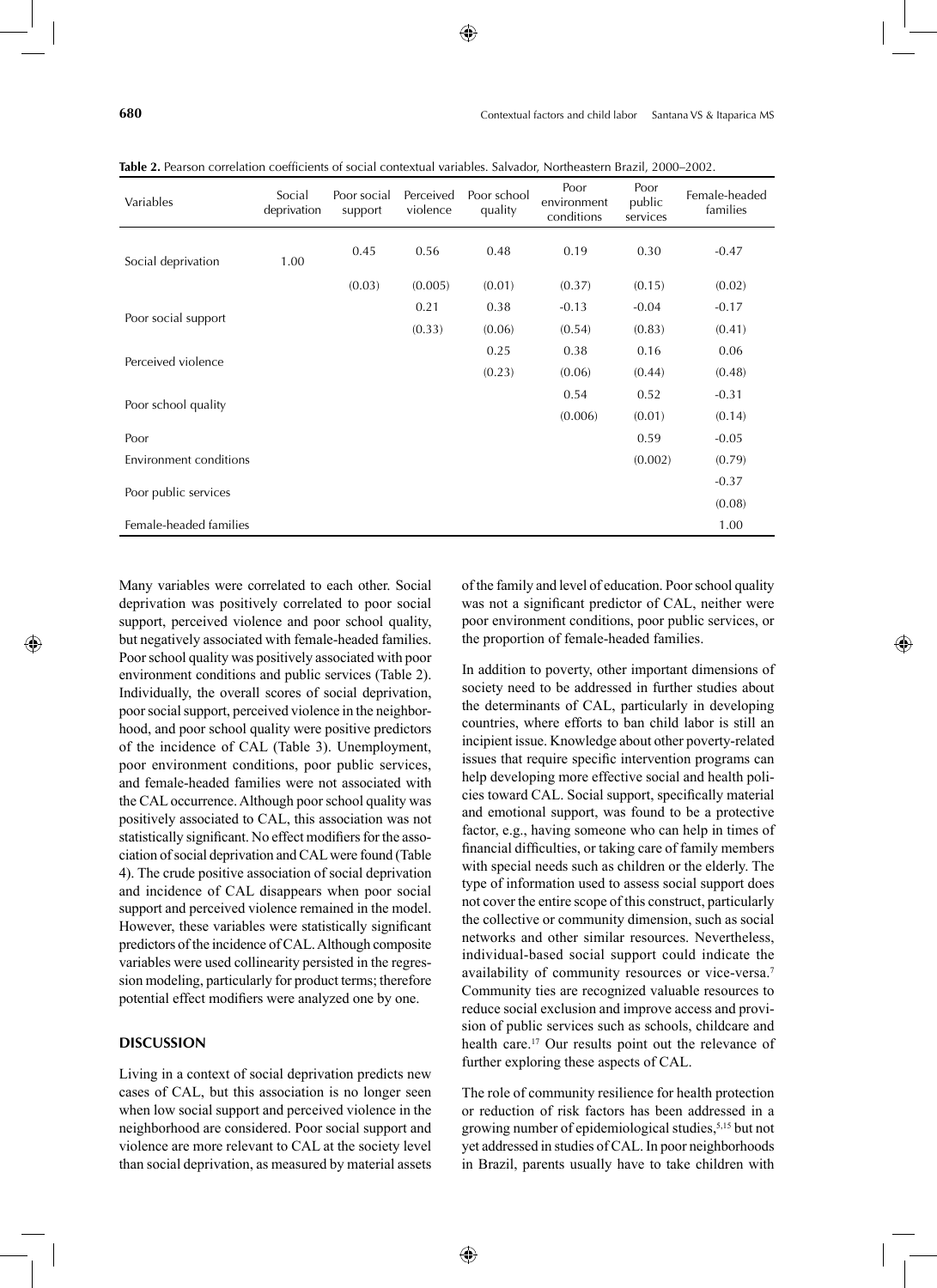**Table 3.** Results from the bivariate analysis of social contextual variables for cumulative incidence of child and adolescents labor. Salvador, Northeastern Brazil, 2000–2002.

| Conceptual dimensions (value range)/<br>component variables | Regression<br>coefficient<br>β |
|-------------------------------------------------------------|--------------------------------|
| Social deprivation (0.33;1.76)                              | $5.06*$                        |
| Percent of low material assets                              | $8.09*$                        |
| Percent of low education                                    | $10.81*$                       |
| Unemployment $(0.01;0.35)$                                  | 10.39                          |
| Percent unemployed                                          |                                |
| Poor social support (0.00;0.38)                             | 25.74*                         |
| Percent of individuals having no social support             |                                |
| Perceived violence in the neighborhood<br>(0.44; 2.76)      | $3.40**$                       |
| Percent of individuals reporting drug<br>trafficking        | $11.66*$                       |
| crimes                                                      | $10.85*$                       |
| gangs                                                       | $11.57**$                      |
| drug use                                                    | $9.89*$                        |
| Poor school quality (0.25;2.56)                             | $3.96*$                        |
| Percent of individuals reporting<br>excessive noise         | $13.57**$                      |
| poor organization                                           | $15.07**$                      |
| crowding                                                    | $8.99*$                        |
| poor learning resources                                     | 1.66                           |
| Poor environment conditions (0.0;1.33)                      | 4.11                           |
| Percent of individuals reporting<br>environmental noise     | 2.65                           |
| dirty and messy spaces                                      | $10.35***$                     |
| Poor public services (0.14;1.89)                            | 0.74                           |
| Percent of individuals reporting poor<br>street lighting    | 10.20                          |
| Lack of public leisure and recreational<br>resources        | $-1.44$                        |
| Inadequate public transportation                            | 3.01                           |
| Female-headed families (0.02;0.15)                          | 0.72                           |
| Percent female-headed families                              |                                |

<sup>\*</sup> p≤0.05

\*\*\* p≤0.10

them to their workplaces because the school day is only four hours long and commonly they are not able to afford child care services. Working parents have no option either than leaving their children alone or unattended.9 Most children who work help their parents in informal economy or home-based businesses,<sup>9</sup> a cause of early engagement in paid labor. In poor subareas, working parents who can get some help would not need to take their children to work. The availability of social support could also eliminate some financial needs, widely reported as a major predictor of underage labor.<sup>2</sup> Collective child rearing and shared community-based

Table 4. Regression coefficients for the association of social contextual variables and annual cumulative incidence of child and adolescent labor. Salvador, Northeastern Brazil, 2000–2002.

| Models                                   | Multiple<br>linear<br>coefficient<br>ß |
|------------------------------------------|----------------------------------------|
| Model 1                                  |                                        |
| Social deprivation                       | 5.09                                   |
| Poor social support                      | $19.31*$                               |
| Perceived violence in the neighborhood   | $6.83*$                                |
| Poor school quality                      | 1.94                                   |
| Social deprivation x perceived violence  | $-3.61$                                |
| Model 2                                  |                                        |
| Social deprivation                       | $-0.78$                                |
| Poor social support                      | 6.85                                   |
| Perceived violence in the neighborhood   | $2.54***$                              |
| Poor school quality                      | 1.92                                   |
| Social deprivation x Poor social support | 6.99                                   |
| Final model                              |                                        |
| Social deprivation                       | 0.72                                   |
| Poor social support                      | $19.43$ **                             |
| Perceived violence in the neighborhood   | $2.66*$                                |

 $p \le 0.10$ 

child care responsibility could improve the quality of children rearing. Child care becomes a less isolated experience, with more support and positive guidance.<sup>1</sup>

Urban violence has been a growing phenomena worldwide concentrated in poor areas in Brazil. In 2000, approximately 6.5 million people were living in substandard areas, mostly in peripheral areas of great metropolitan areas. In these areas, organized crime has flourished, mostly drug trafficking, recruiting children and adolescents for selling drugs.<sup>18</sup> Drug trafficking is a highly paid activity that strongly attract poor children and adolescents especially in areas where the State's presence is weak or absent, allowing the organization of militia for providing safety and security services, among others.3,18 Militia groups also have been involved in mass murders (*chacinas*) of young male adults and adolescents. Mothers try to protect their children by pressing them to take paid legal jobs, thereby preventing them from going down a pathway towards delinquency and even death. However, it has been criticized as a moral excuse to make children work.<sup>3,18</sup>

The social deprivation indicator was not associated with child labor when poor social support and perceived violence were kept in the model. It can be a result of the relative higher contribution of these two factors, or measurement limitations. One possible

<sup>\*\*</sup> p≤0.01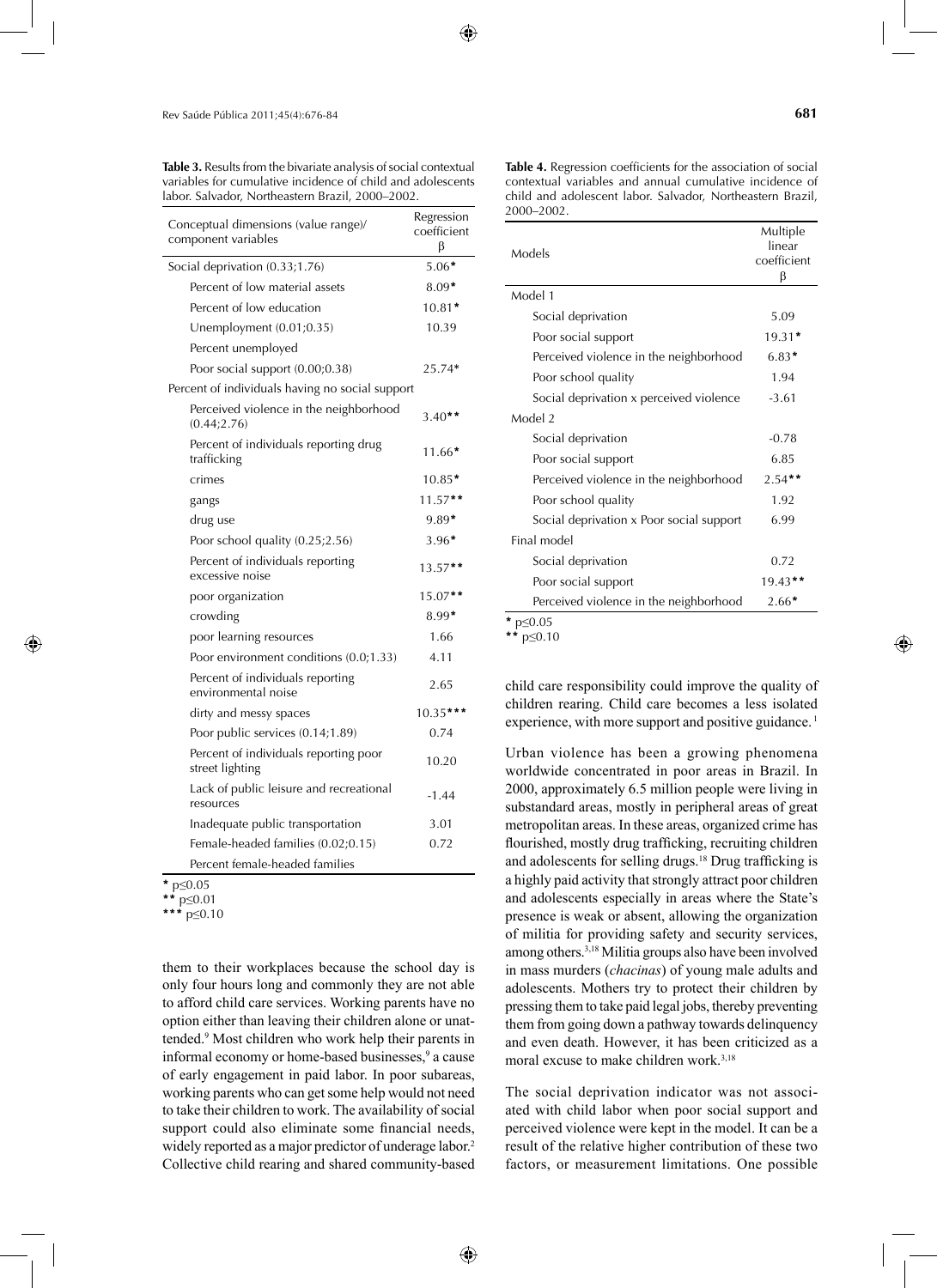reason is that CAL is a considerable contribution to the family's income and could increase their material assets,<sup>6</sup> a component variable of the social deprivation composite indicator.

The use of CAL cumulative incidence rather than prevalence and contextual variables are major methodological and theoretical advances in this study. However, conclusions need to be taken with caution due to some methodological limitations. For instance, the small number of units of analysis (23 subareas) limit the study power. Also, the study subareas comprise parts of the urban area rather than neighborhoods, in the sense of communities having a social or geographic identity. In addition, most predictor variables were strongly correlated to each other because of their close conceptual relationships. Therefore, modeling was only possible with a limited number of potential predictor variables each time. In contextual analysis, variables are usually based on particular operational definitions which limit comparisons with other studies.

The analysis of social context in epidemiology is still a theoretical and methodological challenge,<sup>14</sup> particularly regarding the validity of empirical measures of dimensions and constructs. Additional qualitative studies were carried out as part of the parent study but the data were not available for this analysis. Non-reporting of child labor may have occurred since employment of children under 14 years of age was already unlawful in Brazil at the time of data collection. Collecting information on the age of first job rather than directly mentioning child labor might have helped reducing misreporting and it would not have been a serious methodological drawback because in Brazil, at community level, child labor is widely accepted or tolerated.9 Losses in the follow-up were small but they may have affected precision and caused bias.

The present study's approach was not based on individual low socioeconomic condition, but rather on poverty concentration on the neighborhood level. Social support may have a protective role for CAL and community violence must be taken into consideration in policies against child labor. Successful violence reduction programs in violent areas could potentially reduce child and adolescent labor.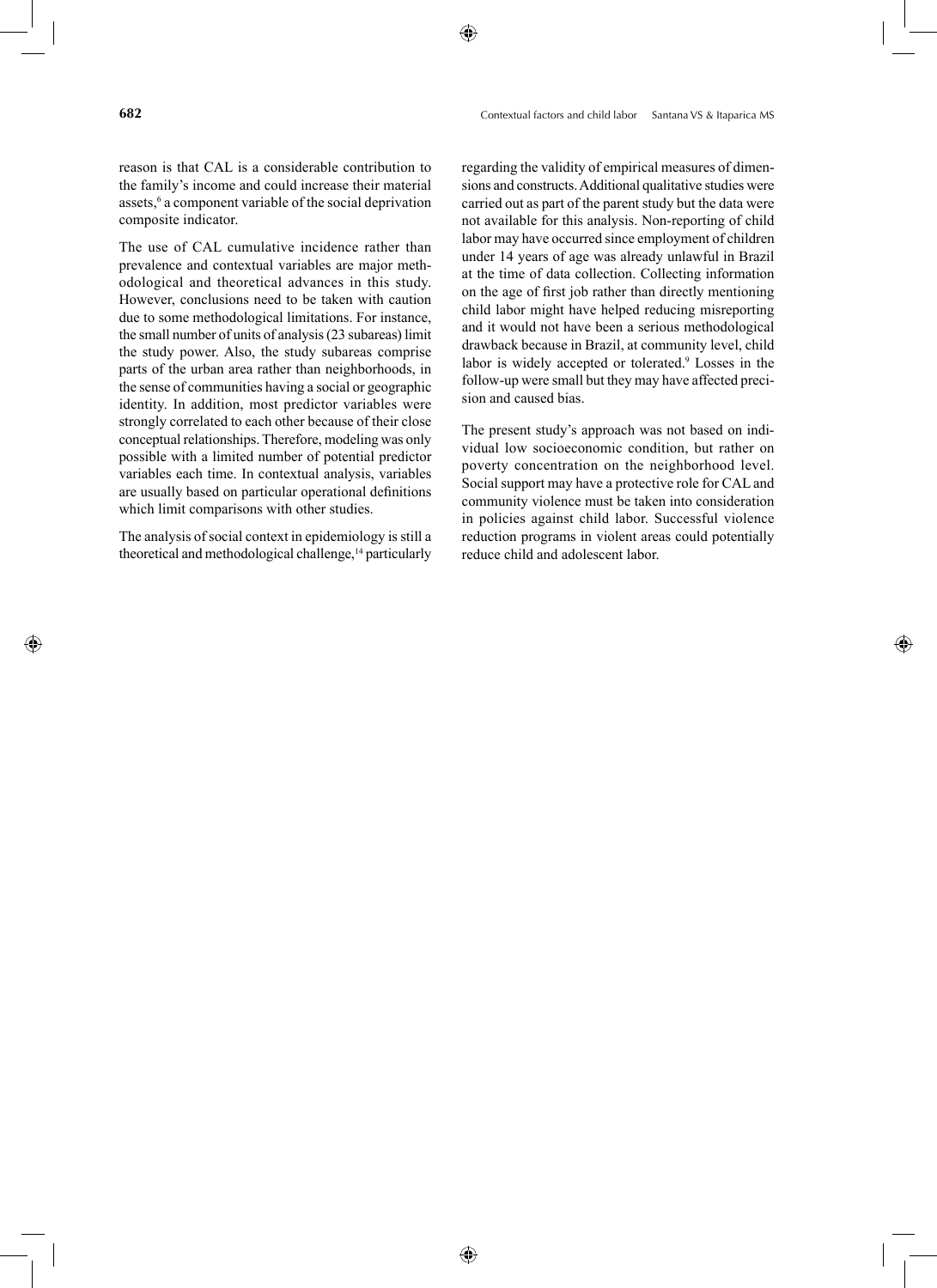#### **REFERENCES**

- 1. Aisenberg E, Herrenkohl T. Community violence in context: risk and resilience in children and families. *J Interpers Violence.* 2008;23(3):296-315. DOI:10.1177/0886260507312287
- 2. Basu K, Van PH. The economics of child labor. *Am Econ Rev.* 1998;88(3):412-27.
- 3. Berkman LF, Glass T. Social integration, social network, social support, and health. In: Berkman LF, Kawachi I, editors. Social Epidemiology. New York: Oxford University Press; 2000. p.137-73.
- 4. Brooks-Gunn J, Duncan GT, Klebanov PK, Sealand N. Do neighborhood influences child and adolescent development? *American J Sociol.* 1993;99(2):353-95. DOI:10.1086/230268
- 5. Castro R, Campero L, Hernández B. La investigación sobre apoyo social en salud: situación actual y nuevos desafíos. *Rev Saude Publica.* 1997;31(4):425-35. DOI:10.1590/S0034-89101997000400012
- 6. Fachini LA, Fassa AG, D'Allagnol M, Maia MFS. Trabalho infantil em Pelotas: perfil ocupacional e contribuição a economia. *Cienc Saude Coletiva.* 2003;8(4):953-61. DOI:10.1590/S1413- 81232003000400017
- 7. Foster-Fishman PG, Cantillon D, Pierce SJ, Van Egeren LA. Building an active citizenry: the role of neighborhood problems, readiness, and capacity for change. *Am J Community Psychol.* 2007;39(1-2):91- 106. DOI:10.1007/s10464-007-9097-0
- 8. Hernandez P, Zetina A, Tapia M, Ortiz C, Soto IA. Childcare needs of female street vendors in México city. *Health Policy Plan.* 1996;11(2):169-78. DOI:10.1093/heapol/11.2.169
- 9. Kassouf AL. O que conhecemos sobre o trabalho infantil? *Nova Econ.* 2007;17(2):323-50. DOI:10.1590/ S0103-63512007000200005
- 10. Kawachi I, Kennedy ED, Glass MS. Social capital and self-rated health: a contextual analysis. *Am J Public Health.* 1999;89(8):1187-93. DOI:10.2105/ AJPH.89.8.1187
- 11. Magalhães R. Combating poverty and rebuilding social ties: the lessons of Citizens' Action in the Struggle Against Hunger and Destitution and in Defense of Life. *Cad Saude Publica.* 2002;18(Suppl):121-37. DOI:10.1590/S0102-311X2002000700013
- 12. Rajaratnam JK, Burke JG, O'Campo P. Maternal and child health and neighborhood context: the selection and construction of area-level variables. *Health Place.* 2006;12(4):547-56. DOI:10.1016/j. healthplace.2005.08.008
- 13. Ramos C, Carvalho JEC. Espaço e subjetividade: formação e intervenção em psicologia comunitária. *Psicol Soc.* 2008;20(2):174-80. DOI:10.1590/S0102- 71822008000200001
- 14. Raphael D, MacDonald J, Colman R, Labonte R, Hayward K, Torgerson R. Researching income and income distribution as determinants of health in Canada: gaps between theoretical knowledge, research practice, and policy implementation. *Health Policy.* 2005;72(2):217-32. DOI:10.1016/j. healthpol.2004.08.001
- 15. Rocha SM. Mídia e politização de identidades: dilemas na construção de um 'nós' entre os moradores de favelas. *Comun Polit.* 2007;25(1):51-72.
- 16. Sampson RJ. The neighborhood context of well-being. *Perspect Biol Med.* 2003;46(3 Suppl):S53-64.
- 17. Tonella C. Capital social e redução da pobreza. *Rev Sociol Polit.* 2003;21:1-6. DOI:10.1590/S0104- 44782003000200012
- 18. Zaluar AM, Isidoro ZA. The Drug Trade, Crime and policies of repression in Brazil. *Dialect Anthropol.*  1995;20(1):95-108.

Article based on the doctoral thesis of Itaparica MS presented to the Instituto de Saúde Coletiva in 2005. The authors declare no conflicts of interest.